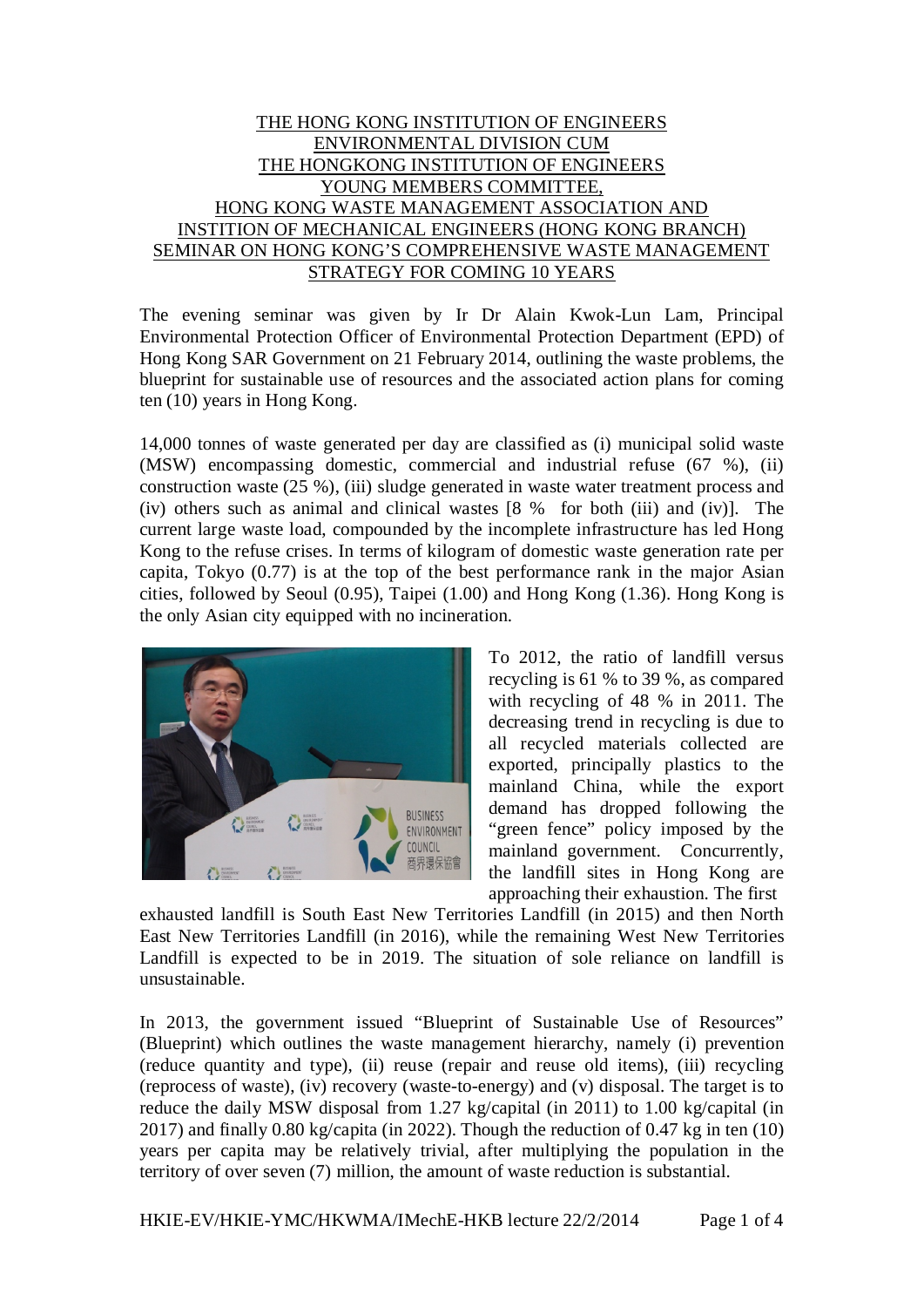The Blueprint paints the action plans in the coming ten (10) years as follows.

## Prevention – MSW Charging

The principle of MSW charging is to use levying as an economic incentive that changes behaviour and leads people to cut down waste generation.

Over the three (3) month public consultation, 60 % of the written responses supported the "polluter pays" principle and, out of the various charging regimes proposed, including fixed or standard rate, tie-in with water consumption and quantity-based or "pay-as-you-throw", the quantity-based charging scheme was preferred. Concerning the charging mechanism, coverage of charging scheme, charging level and recycling were explored via public engagement conducted by the Council for Sustainable Development:-

- Charging mechanism: Various means of charging domestic waste disposal were discussed, (i) by household by volume (using designated bags for waste collection), (ii) by building by weight [the identification of who has dumped is ascertained by manual recording or reading of bar-code or radio frequency identification (RFID) attached to refuse bins, and how much has been dumped by the use of refuse truck-mounted scale together with RFID] and (iii) by building by volume (by counting the number of 660 litre refuse bins collected).
- Charge coverage: currently commercial and industrial refuse is collected by private waste collectors which only charge the waste producers the collection cost and no disposal cost is incurred because the use of landfill is free of charge at present; in future, however, the disposal of such waste in landfill will be levied and the waste producer will have to bear the cost of both collection and disposal.
- Charing level: currently only the disposal of construction waste is levied; yet following the introduction of MSW charging scheme, the construction waste charge level is subject to revision.
- Recycling: the provision of sufficient recyclable waste disposal outlets is a prerequisite for the introducing charging scheme in any form.

## Prevention – Producer Responsibility Scheme

For the minimisation of waste generation and promotion of reuse and recycling, producer responsibility scheme (PRS) is introduced to engage stakeholders along with supply chain (encompassing manufacturers, importers, distributors, retailers and consumers) to share eco-responsibility of proper treatment, recycling and disposal of end-of-life products. PRS follows the cycle of source separation, efficient collection, proper treatment and reuse or recycling outlets, which is funded by charging a levy on new products.

The first PRS was plastic shopping bag levy, which has transformed the consumer habit of using plastic bags. While currently 47 retailers with about 3,500 retail outlets have been covered, it is contemplated to extend the scheme to the entire retail sector in April 2015.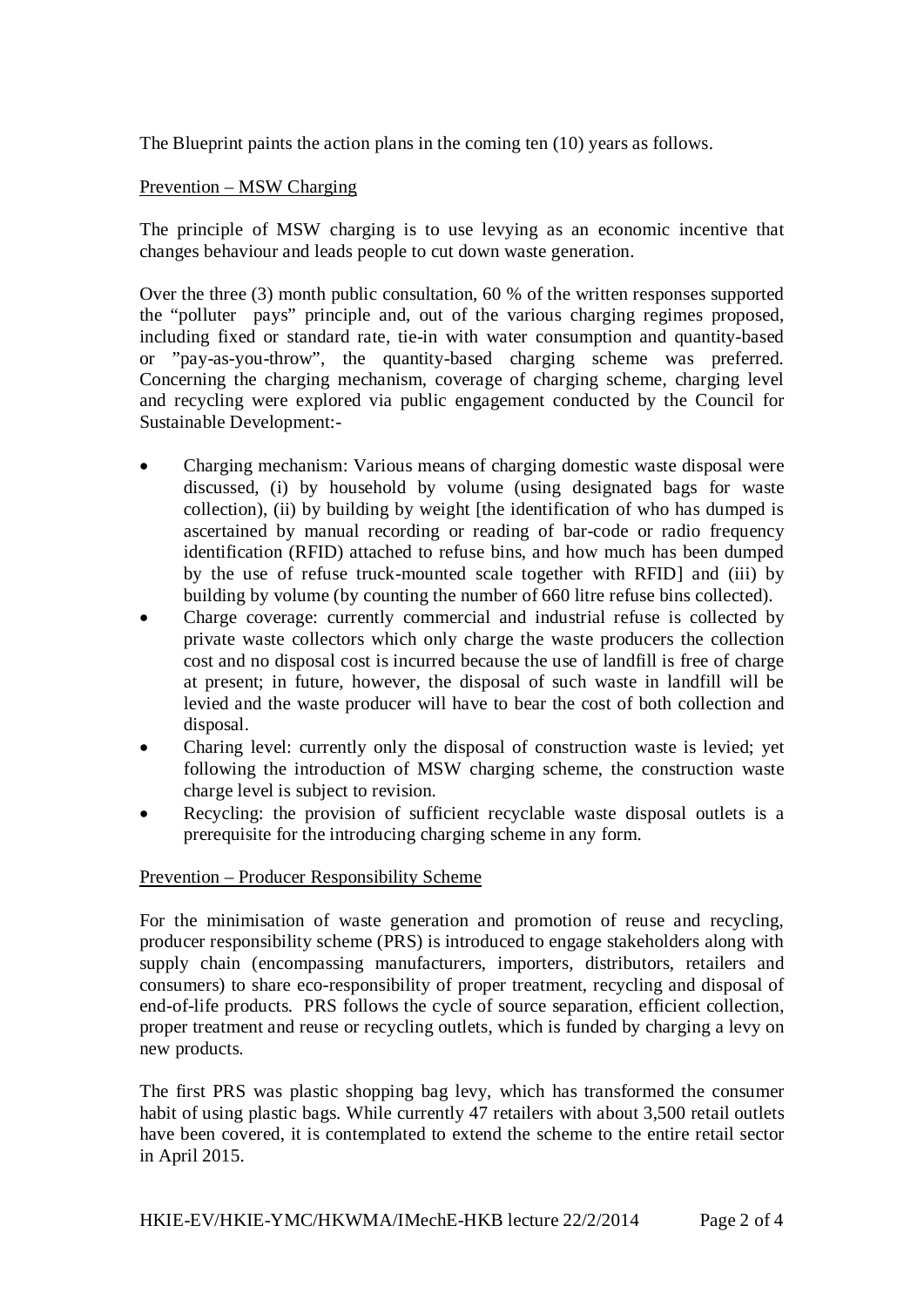The second PRS is on waste electrical and electronic equipments (WEEE), covering television sets, fridges, washing machines, air-conditioners and computer products. In future, sellers will have to provide take-back service of WEEE, while the WEEE collected will be processed in a new WEEE Treatment Facility in EcoPark, Tuen Mun. With the design process capacity of 30,000 tonnes per annum, contract award and commission of the Facility is expected to be in mid-2014 and end 2016 respectively. The Facility operator shall provide sound traceability over the outgoing of the recycled materials.

The third PRS is glass beverage bottles, which gained 70 % support in the public consultation conducted in 2013. Same as MSW charging scheme, the expansion of glass bottle collection network is required.

### Recycling and Recovery – Community Green Station

Community Green Station will be established one in each of 18 districts in Hong Kong, being the focal point of low-value recyclable material collection as well as education to public and the nurture of green culture to the young generation, who in turn educates their parents. The recyclable materials collected will be sent to EcoPark for reprocessing, which logistics will be provided by government funded nongovernment organisations.

### Recycling and Recovery – From Waste-to-Energy

The Sludge Treatment Facility is a waste-to-energy infrastructure which is capable to transform 2,000 tonne of sludge per annum into electricity using fluidised bed incinerator. The project of capital cost of HK\$5 billion will provide 2 MW of electricity output to the grid.

The Organic Waste Treatment Facility (OWTF) decomposes 500 tonnes per day of organic wastes, principally food waste (pre-salted ingredients preferred), into composed products and synthesis gas suitable for power generation. Two (2) sites of three (3) hectare each have been identified and the targeted commission of the first and second OWTF is in 2016 and 2018 respectively.

The Integrated Waste Treatment Facility (IWTF) comprises a state-of-the-art incinerator with 3,000 tonnes per day capacity. Funding approval will be sought in the second quarter of 2014, while the construction and commission commencing in 2016 and 2021/2022 respectively is projected. Besides, there will be a three (3) year gap between the exhaustion of all landfills and the full operation of IWTF, which poses a challenge to the waste management at that time.